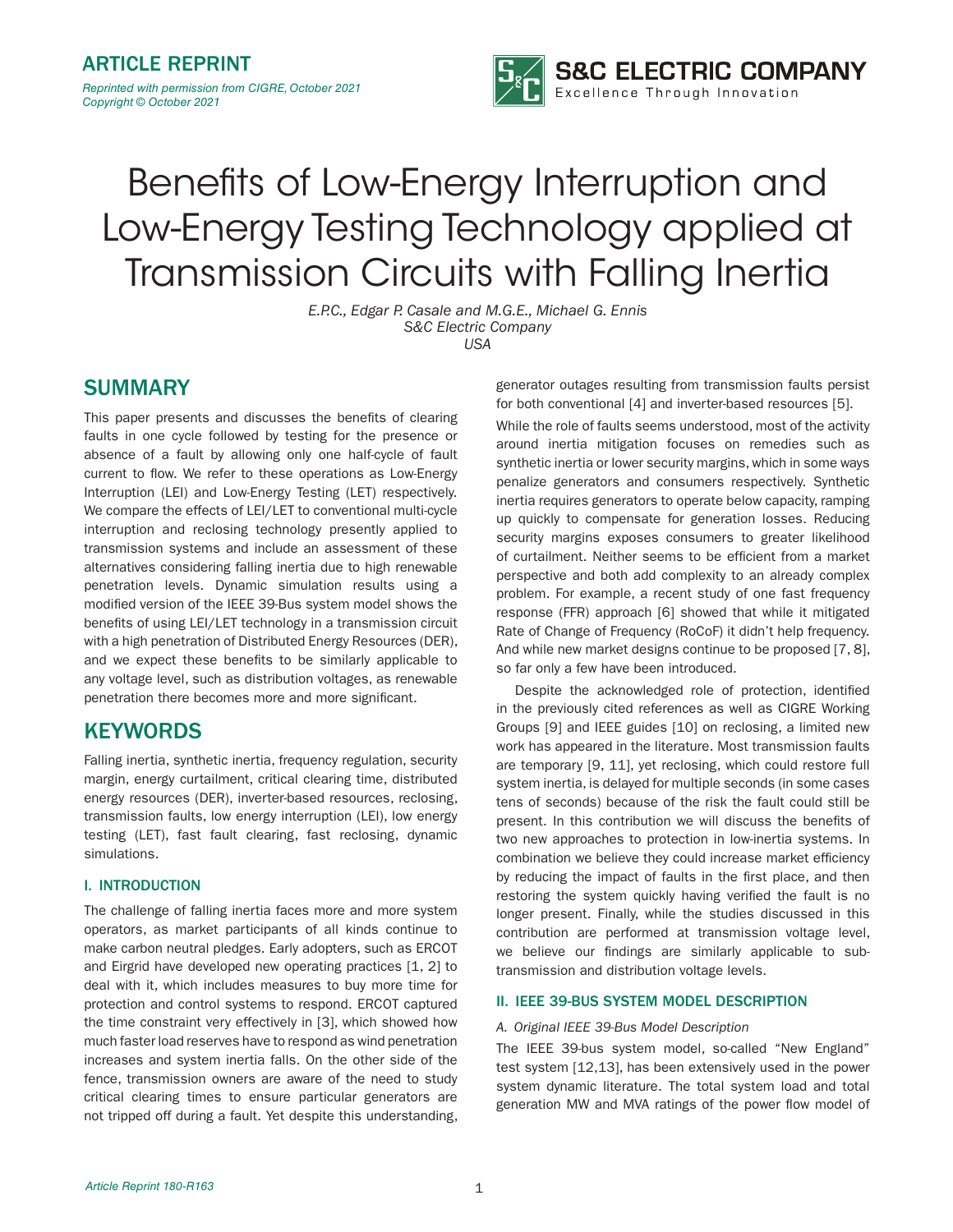the IEEE 39-bus system along with the calculated values of total industry standard and effective inertia of the system model are listed in Table 1.

Table 1. IEEE 39-Bus system's total load and generation ratings, and calculated values of total and effective inertia.

| Total<br><b>PGen</b><br>(MW) | Total<br><b>PMax</b><br>(MW | Total<br><b>Mbase</b><br>(MVA) | $\mid$ (MW) | Total   Industry   Industry<br>Pload   Standard   Standard<br>H(s) | H(MW,s) | <b>Effective</b><br>H(s) |
|------------------------------|-----------------------------|--------------------------------|-------------|--------------------------------------------------------------------|---------|--------------------------|
|                              | 6.140   14.535   17.100     |                                | 6.097       | 4.6                                                                | 78.270  | 10.9                     |

Industry Standard *H(s)= ∑H*ί *MVA*ί */∑MVA*ί Industry Standard *H(MWs)=∑H*ί*MVA*ί Effective H(s)=*∑H*ί *Prated*ί */∑Plo*adί

# *B. Modified IEEE 39-Bus Model*

The dynamic model of the IEEE 39-Bus system was modified to simulate a system with behavior more representative of increased renewable penetration at transmission levels. The power flow and dynamic modeling data of the model used to conduct the dynamic simulations were derived from [12].

Some of the conventional generator models were replaced by Distributed Energy Resource (DER) models to simulate various DER penetration levels (e.g., 5%, 10%, 20%, etc.).

Conventional generators operate on their own machine (e.g., GENROU), exciter (e.g., IEEET1), and governor (e.g., IEEEG1) models.

## III. INTRODUCTION TO LET

IEEE C37.104 [10] presented a new technology that involves Low Energy Interruption and Low-Energy Testing in which a specialized interrupting device closes its contacts momentarily rather than closing them before re-opening them after a timer expires. In this technology, the current which flows during the momentary close lasts for less than a half a power frequency cycle (i.e., < 8.3 ms at 60 Hz). By analyzing this momentary current the testing device determines whether the fault is still present, and proceeds based on a combination of its deduction and the customer's configuration. In this study we adopt the same circuit testing technique and refer to it as Low Energy Testing (LET). Below, we describe the LET sequence for both permanent and temporary faults.

#### *A. Permanent Fault*

This scenario describes a low energy test applied after a permanent fault is detected, cleared, and a test delay time expires. The time intervals associated with the permanent fault case are:

- 1. Normal load current
- 2. Fault current starts. Fault is detected and interrupted
- 3. User-configured delay before initiating circuit testing
- 4. Low-Energy Test is applied and analyzed.

5. Since fault is still detected, interrupting device is locked out.

Figure 1 illustrates the five time-intervals for a permanent fault case using LET.



Figure 1. Low-Energy Testing after detecting and interrupting a permanent fault.

#### *B. Temporary Fault*

This scenario describes a low energy test applied after a temporary fault is detected, cleared, and a test delay time expires. The time intervals associated with the temporary fault case are listed below:

- 1. Normal load current
- 2. Fault current starts. Fault is detected and interrupted
- 3. User-configured delay before initiating circuit testing
- 4. Low-Energy Test is applied and analyzed.

5. Since no fault current was detected, breaker recloses and re-energizes loads. For simplicity of modeling, we assume the LET analysis and re-energization operation consume negligible time.

Figure 2 illustrates the five time-intervals for a temporary fault case for LET.



Figure 2. Low-Energy Testing after detecting and interrupting a temporary fault.

For specific details on LEI/LET technology, please refer to the manufacturer's website [14]. Since the fault current flows for a very short time, the fault point absorbs significantly less energy and, hence, we designate this type of event "Low-Energy Testing". We believe the same principle may be applied to transmission circuits where, in addition, it may be used to accelerate the whole clearing, testing and re-energizing sequence.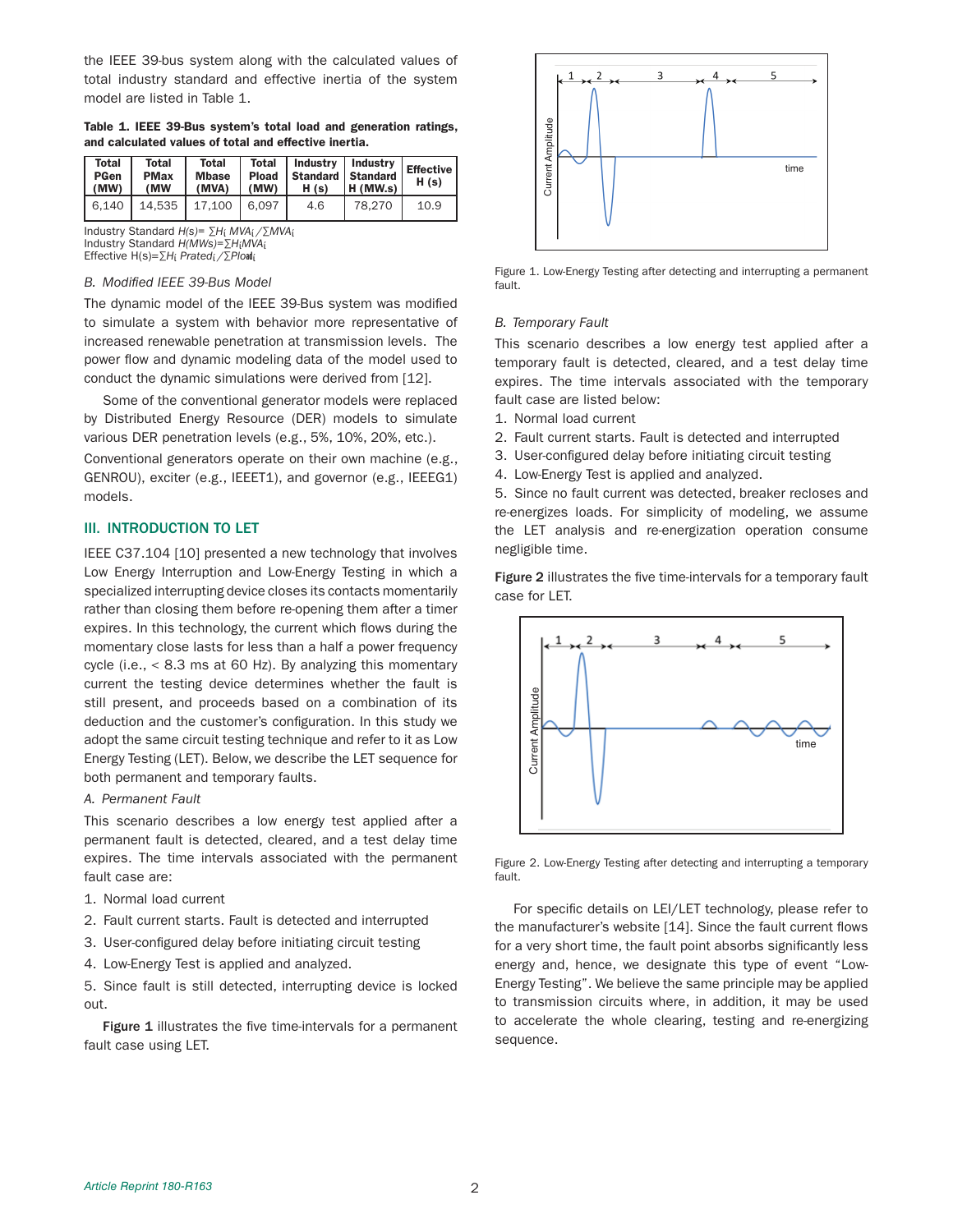

Figure 3. One-line diagram of the modified IEEE 39-Bus system model with 20% DER penetration indicating location of the N-1 contingency.

# IV. MODEL DESCRIPTION AND CONTINGENCY **SELECTION**

#### *A. N-1 Contingency Selection*

Automation scripts were developed to apply permanent and temporary faults into every bus on the modified IEEE 39-Bus system model. Each fault is applied and then cleared by tripping an adjacent line (N-1 contingency), implementing all possible bus-line combinations. Then the line gets reclosed after a pre-determined time. For permanent faults, the fault is cleared for the second time by tripping the line and then the circuit breaker locks out. For temporary faults, the fault does not exist when circuit is tested, hence, the tripped line is restored in the reclosing attempt. Dynamic simulation results indicate that generator 38 trips off and reveals the benefits of LEI/LET compared to conventional clearing and reclosing technology. Figure 3 shows the one-line diagram of the IEEE 39-bus system model indicating location of the referenced N-1 contingency at bus 26.

Dynamic simulation results of this contingency using the modified IEEE 39-bus system are provided in Section V of this paper.

#### *B. Generator Model Protection Settings*

The voltage and frequency protection settings used for the conventional generator relay models are listed in the following Table 2 and Table 3, respectively. These voltage and frequency settings are per NERC Standard PRC-024-2.

#### Table 2. Generator voltage protection settings per PRC-024-2.

|                                                            | <b>High Voltage Ride Through</b><br><b>Duration</b> | <b>Low Voltage Ride Through</b><br><b>Duration</b> |                              |  |
|------------------------------------------------------------|-----------------------------------------------------|----------------------------------------------------|------------------------------|--|
| Voltage (pu)                                               | Time (sec)                                          | Voltage (pu)                                       | Time (sec)                   |  |
| $\leq 1.200$<br>$\leq 1.175$<br>$\leq 1.15$<br>$\leq 1.10$ | Instantaneous trip<br>0.20<br>0.50<br>1.00          | < 0.45<br>< 0.65<br>< 0.75<br>< 0.90               | 0.15<br>0.30<br>2.00<br>3.00 |  |

#### Table 3. Generator frequency protection settings per PRC-024-2 Eastern Interconnection data.

|                          | <b>High Frequency Duration</b>              | <b>Low Frequency Duration</b> |                                             |  |
|--------------------------|---------------------------------------------|-------------------------------|---------------------------------------------|--|
| <b>Frequency</b><br>(HZ) | Time (sec)                                  | <b>Frequency</b><br>(HZ)      | Time (sec)                                  |  |
| $\leq 61.8$<br>≤60.5     | Instantaneous trip<br>10 (90.935-1.45713xf) | < 57.8<br>$\leq 59.5$         | Instantaneous trip<br>10 (1.7373xf-100.116) |  |
| ≤60.5                    | Continuous<br>operation                     | $<$ 59.5                      | Continuous<br>operation                     |  |

#### *C Load Shedding Relay Model Protection Settings*

The underfrequency load shedding (UFLS) protection settings were implemented in the load shedding relay models. UFLS automatically trips selected customer loads once frequency falls below a specified value. These settings are per ERCOT's requirements:

- 5% of System Load Trips at 59.3 HZ
- Additional 10% of System Load Trips at 58.9 HZ
- Additional 10% of System Load Trips at 58.5 HZ

# V. DYNAMIC SIMULATIONS

#### *A. Generator Stability*

Power system stability issues normally occur due to disturbances in heavily stressed systems. While the disturbances leading to instability may be initiated by a variety of causes, the underlying problem is an inherent weakness in the power system. The challenge of integrating distributed energy sources into the grid brings unique problems such as lower inertia, resiliency, and power quality as the DER penetration increases.

Dynamic simulations were conducted to determine the impact of fast fault clearing (LEI) compared to conventional fault clearing technology on generator stability in power systems with 20% DER penetration or higher.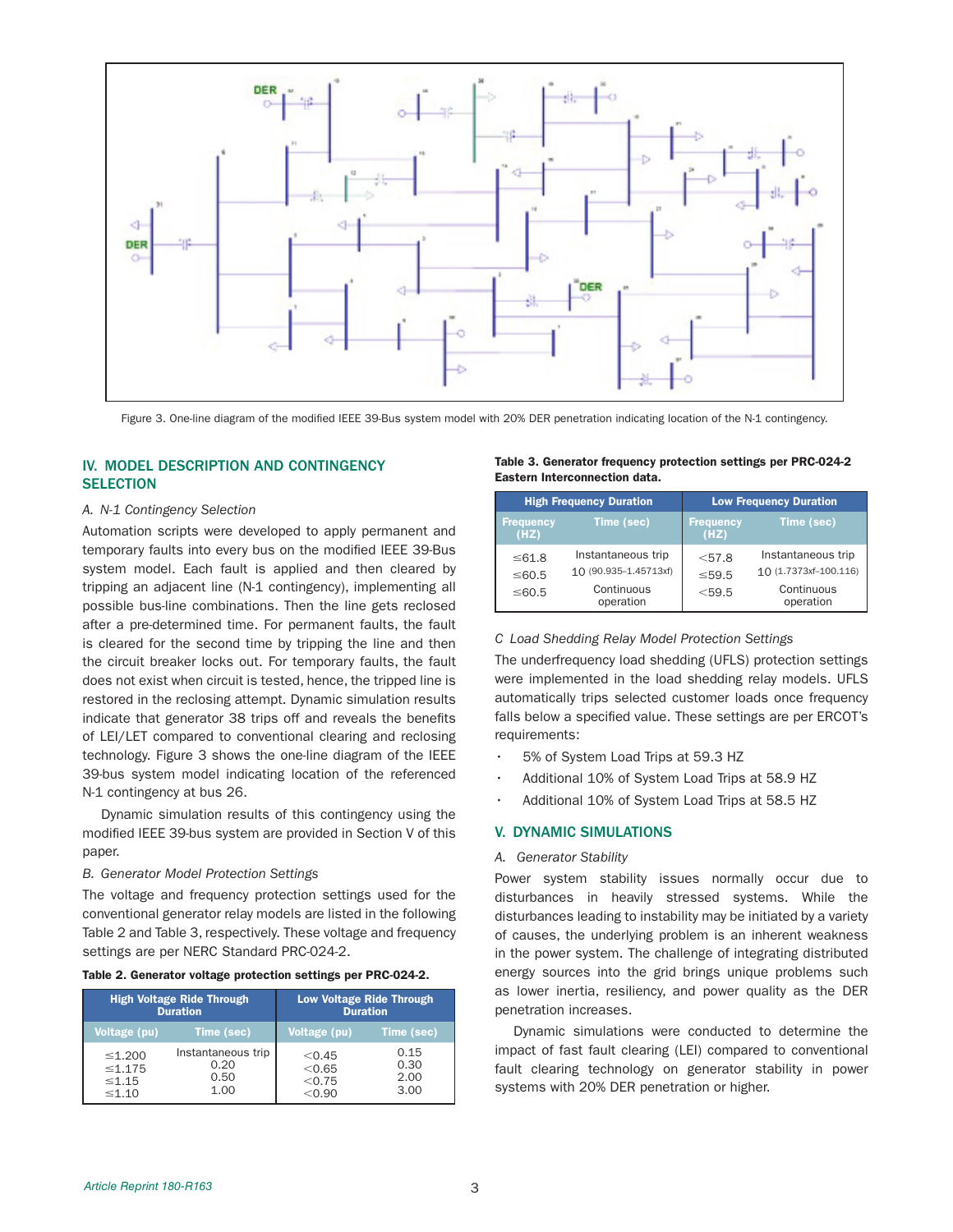#### *A.1. LEI vs. Conventional Clearing*

Faster fault-clearing is widely accepted as an effective means for improving or maintaining transient stability in utility grids, while simultaneously limiting the let-through current that can damage equipment. Indeed, this is the key reason for establishing critical clearing times. Faster fault-clearing also limits the amount of time that components are exposed to overheating, and the duration of arcing faults that generate sparks which may ignite nearby property. In addition, the inherently tight tolerances in timing required for fast-fault clearing facilitates coordination of protective devices.

Simulation results demonstrate how LEI helps preserve spinning generation due to a bolted fault close-in to a generator bus by detecting and clearing the fault in one cycle. Figure 4 and Figure 5 show the bus voltage (pu) and the generator frequency (Hz), respectively, following a close-in permanent fault.



 Figure 4. Generator voltage response using LEI/LET (orange curve) vs. conventional clearing (blue curve) following a close-in permanent fault.



Figure 5. Generator frequency response using LEI technology (blue curve) vs. conventional reclosing technology (red curve) following a close-in permanent fault.

#### *A.2. LET vs. Conventional Reclosing*

Simulation results demonstrate how LET helps preserve spinning generation following a bolted fault close-in to a generator bus. Figure 6 and Figure 7 show the generator voltage (pu) and frequency (Hz) following a close-in permanent fault.



 Figure 6. Generator voltage response using LET technology (blue curve) vs. conventional reclosing technology (red curve) following a close-in permanent fault.



Figure 7. Generator frequency response using LET technology (blue curve) vs. conventional reclosing technology (red curve) following a close-in permanent fault.

In this case, a permanent fault occurs at time  $t=1$ second. Both the LEI technology and conventional protection successfully clear the fault, and the generator remains stable; e.g., the blue line and the red line are coincident until a second event occurs around time  $t = 3.8$  seconds. The LET technology helps with the system response under N-1 contingencies, particularly on the voltage and frequency recovery and damps the oscillatory response on the nearby generators. In this case, LET helps preserve nearby generation while the conventional reclosing causes the nearby generation to go unstable as soon as the permanent fault gets re-introduced.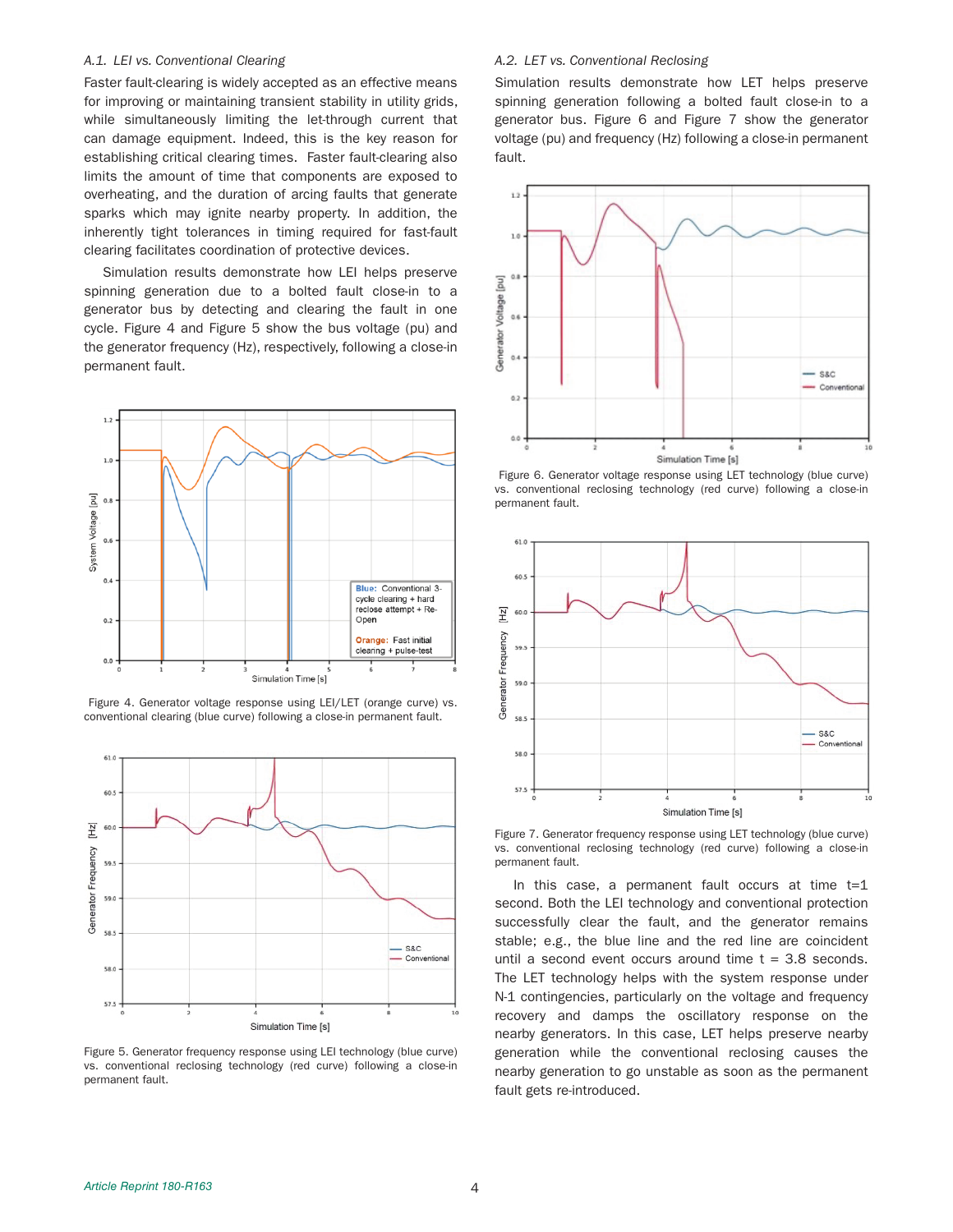#### *B. Load Rejection (Load Shedding)*

System disturbances can result in a frequency decrease thus causing cascading outages and isolation of areas leading to electrical islands. To prevent extended operation of the system at a very low frequency, load-shedding schemes are implemented to reduce the connected load to allow the frequency to be restored to nominal levels.

Dynamic simulation results indicate that LEI/LET technology helps prevent low frequency load shedding due to a close-in fault near a generator bus. Results for the N-1 contingency depicted in Figure 1 show that for permanent faults, 100% of the load is preserved when LEI/LET technology is used, compared to 89% when conventional fault-clearing and reclosing is used. In this case where there is a relatively low system inertia due to increased DER penetration, LEI/LET technology helps preserve the load while the conventional reclosing causes a significant amount of load losses due to an underfrequency event created right after the permanent fault gets re-introduced.

Figure 8 and Figure 9 show the frequency responses (Hz) following a close-in permanent fault, and a temporary fault, respectively.



Figure 8. System frequency response following a permanent fault using LEI/LET technology compared to conventional reclosing.



Figure 9. System frequency response following a temporary fault using LEI/LET technology compared to conventional reclosing.

#### *C. Summary of Results*

Dynamic simulation results using the modified IEEE 39- Bus system model indicate the benefits of LEI and LET technology when applied to transmission circuits with high DER penetration. When both LEI and LEIT are used during a permanent close-in fault, it was observed that nearby generation is preserved and load-shedding is prevented, compared to conventional fault clearing and reclosing technology. Table 4 shows a summary of simulation results.

Table 4. Summary of benefits of LEI and LET technology applied to transmission circuits.

| <b>LEI/LET Feature</b><br><b>Transmission Benefit</b> | <b>Fault</b> | LEI | LET |
|-------------------------------------------------------|--------------|-----|-----|
| <b>Preserves generation</b>                           | PF           |     |     |
| Prevents load-shedding/load-loss                      | PFT          |     |     |
| <b>Prevents even more load-shedding</b>               | PTF          |     |     |

PF = Permanent Faults

PTF = Permanent Faults

#### VI. ROLE OF PROTECTION ON STABILITY

When one thinks of system stability we might expect, intuitively, to see a gradual, or long evolution of generator or system voltage. In fact, in real life in cases from the UK [15], Australia [16], and the US [5], the operation of unit protective elements served to exacerbate the system's transient response, as the operation of protection elements introduced step-function changes in demand or capacity. Such drastic step changes can be seen in Figure 4, where a relatively smoothly varying voltage characteristic is interrupted by the operation of protection elements. In contrast, each case involving LEI/ LET resulted in a system perturbation that was less severe than that due to conventional clearing and reclosing. Not only did this more benign perturbation permit the system to recover faster, and relatively smoothly, it also limited the opportunity for more dramatic voltage or frequency excursions to trip protective elements. That is, LEI/LET avoided introducing step function changes in the trajectory of voltage and frequency.

## VI. ROLE OF PROTECTION ON STABILITY

When one thinks of system stability we might expect, intuitively, to see a gradual, or long evolution of generator or system voltage. In fact, in real life in cases from the UK [15], Australia [16], and the US [5], the operation of unit protective elements served to exacerbate the system's transient response, as the operation of protection elements introduced step-function changes in demand or capacity. Such drastic step changes can be seen in Figure 4, where a relatively smoothly varying voltage characteristic is interrupted by the operation of protection elements. In contrast, each case involving LEI/LET resulted in a system perturbation that was less severe than that due to conventional clearing and reclosing. Not only did this more benign perturbation permit the system to recover faster, and relatively smoothly, it also limited the opportunity for more dramatic voltage or frequency excursions to trip